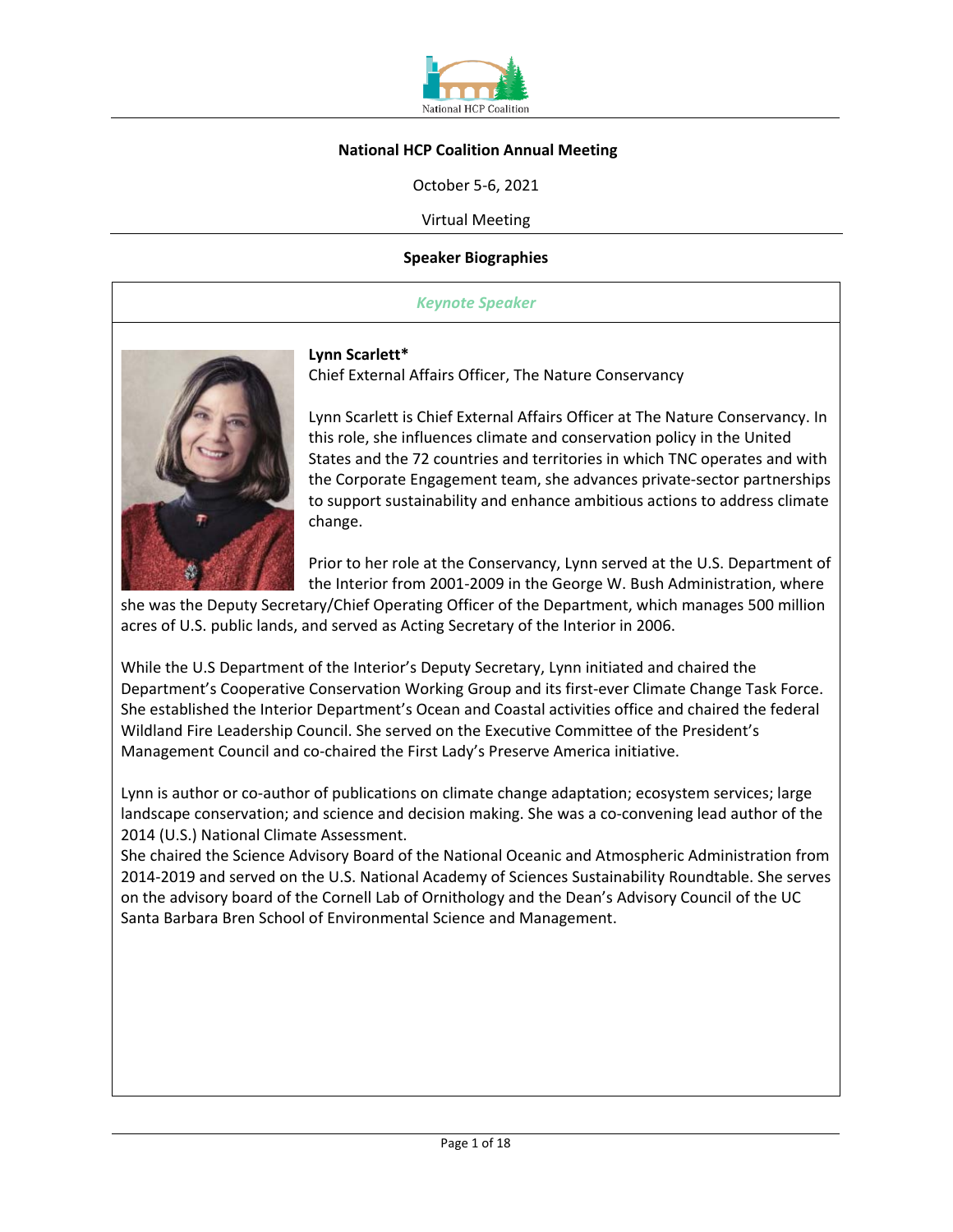

### *Session Speakers and Facilitators*

### **Trish Adams**

National Habitat Conservation Planning Coordinator, U.S. Fish and Wildlife Service NHCPC Program Committee Member, HCP Improvement Committee Member

Trish Adams serves as the National Habitat Conservation Planning Coordinator for the U.S. Fish and Wildlife Service (Service) in its Headquarters Office in Falls Church, Virginia. Prior to joining Headquarters, for 14 years she was located in the South Florida Ecological Services Office, Vero Beach, Florida. During her tenure, she served as the South Florida Habitat Conservation Planning Coordinator, Coastal Program Coordinator, and served as the lead Fish and Wildlife Coordination Act and Endangered Species Act section 7 biologist for large-scale Federal coastal navigation, beach renourishment, and port expansion projects. She began her career with the Service in 1999. Prior to the joining the Service, Trish gained eight years of field experience in coastal resource management and fisheries research working for the Florida Department of Environmental Protection, Coastal and Aquatic Managed Areas and the Florida Marine and Wildlife Research Institute, respectively. She holds a B.S. degree in Marine Science from Stockton University, New Jersey.

### **Amanda Aurora, C.W.B.\*** Technical Director, ESA Services SWCA – Austin

Amanda Aurora is the Technical Director of Endangered Species Act services for SWCA providing strategic guidance on permitting and compliance for matters involving protected wildlife, plants, and habitats. Based in the SWCA Austin office but managing a national practice, Amanda has more than 20 years of consulting experience, with an emphasis on Endangered Species Act compliance and the intersections of the Endangered Species Act with other regulatory programs.

Amanda has a wealth of experience pertaining to endangered species issues, including research, permitting, consultations, and conservation planning. She excels at the application of science to the regulatory process. Amanda is skilled with programmatic and multi-species Habitat Conservation Plans, Candidate Conservation Agreements, and Conservation Banks. Her experience includes negotiating compliance solutions for critically imperiled species facing potential determinations of jeopardy or adverse modification of designated critical habitats. She has also led efforts to delisting species no longer requiring the protections of the ESA when such action has been supported by sound science and been involved in voluntary conservation planning to help preclude the need to list other species.

Title: Renewable Energy HCPs – Pruning the Scope of Analysis on Related Actions Abstract: HCP proponents analyze their proposed actions for effects on listed species, estimate an amount take that is reasonably certain to occur from those actions, and describe the impacts of that take on the species. The USFWS has a separate obligation to consider the effects of its approval of an HCP and issuance of a take permit on listed species and the human environment. The scope of these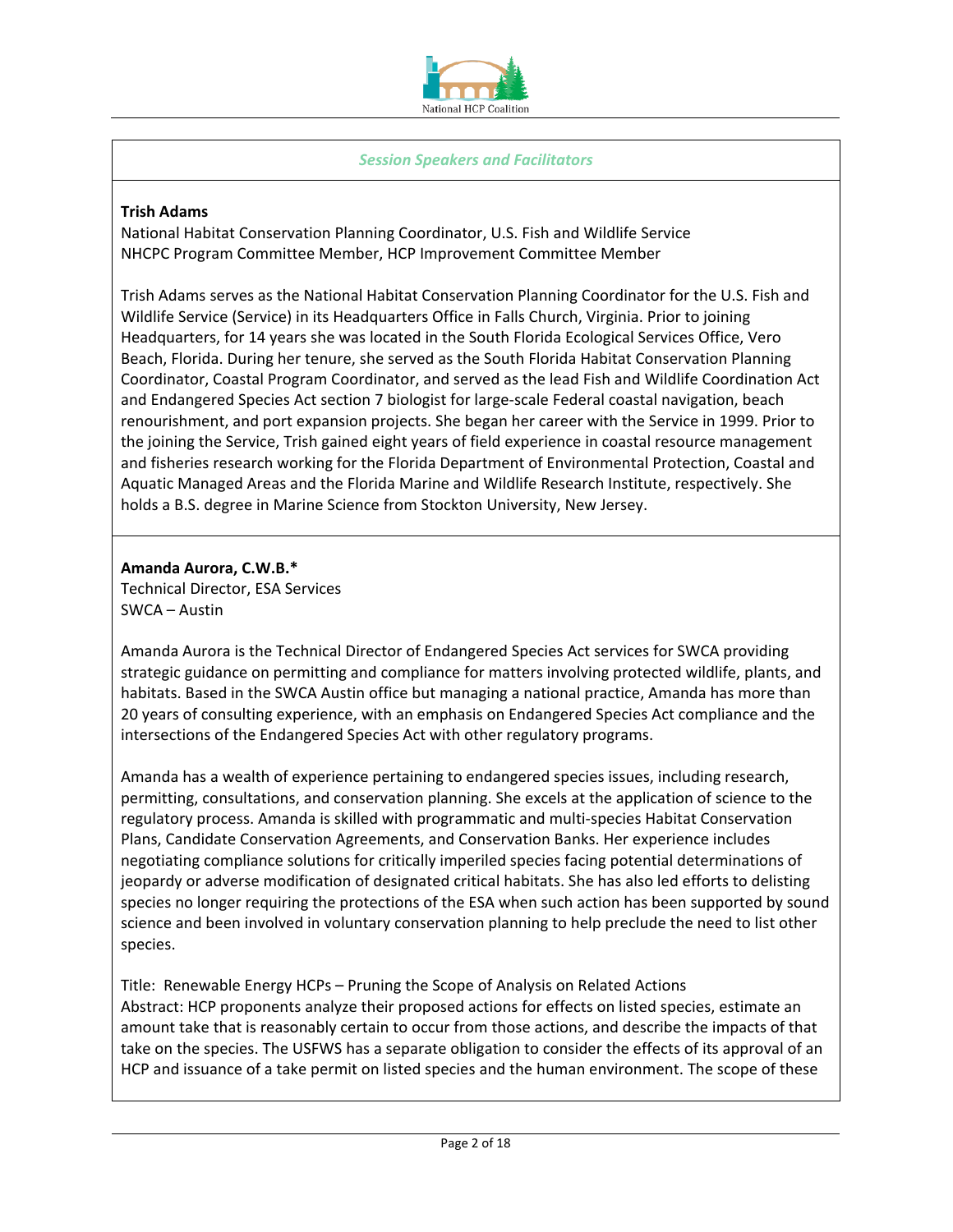

analyses may not be the same and serve different purposes. How far does an HCP proponent need to go when setting the scope of analysis for an HCP? We review how renewable energy HCPs, which often connect to other projects, have addressed these scope issues to-date and we provide insight on how to ensure that such analyses are neither unnecessarily broad nor inappropriately narrow.

### **Lucas Bare\***

Senior Manager, ICF NHCPC HCP Program Committee Co-Chair

Lucas Bare is a senior manager in ICF's Conservation Planning and Implementation Practice with over 12 years of professional experience in environmental planning, natural resources management, and conservation biology. Lucas' expertise lies in advising clients on Endangered Species Act (ESA) compliance and permitting options (Section 10 and Section 7), preparing Environmental Assessments and Environmental Impact Statements under the National Environmental Policy Act (NEPA), and developing Eagle Conservation Plans under the Bald and Golden Eagle Protection Act (BGEPA). Lucas manages projects for clients across multiple sectors, including energy development, transmission, water, and local and federal land and resource management agencies. His technical expertise is in conservation biology and impact analysis for natural resources.

# **Katie Barrows**

Director of Energy & Environmental Resources, Coachella Valley Association of Governments

Katie Barrows has been involved with development and preparation of the Coachella Valley Multiple Species Habitat Conservation Plan (CVMSHCP) since its inception in the mid-1990s. In her former position as Director of Environmental Resources for the Coachella Valley Conservation Commission (CVCC) she was the lead staff on implementation of the CVMSHCP which received final permits in 2008. She handled the completion of the first major amendment to the CVMSHCP and will share her experiences in that process. Katie has recently retired from her position with CVCC/CVAG to spend more time enjoying the natural habitats of the region.

Abstract: The Coachella Valley Multiple Species Habitat Conservation Plan (CVMSHCP) covers 1.1 million acres in the Coachella Valley region of Riverside County. It focuses on protection of conservation areas established to ensure long term persistence of 27 covered species, 27 natural communities, and essential ecosystem processes. In 2007, when the CVMSHCP was going through the final approval process by local permittees, one city chose not to participate. As a result, additional conservation measures were added to the Plan to ensure protection of covered species and natural communities before final permits were approved in 2008. Later the city asked to rejoin the plan through the major amendment process; a major amendment, the first in the nation to be completed for an MSHCP, was ultimately completed in 2016. Hear about what was involved in completing the major amendment, lessons learned from that process and the conservation successes that have resulted from the major amendment.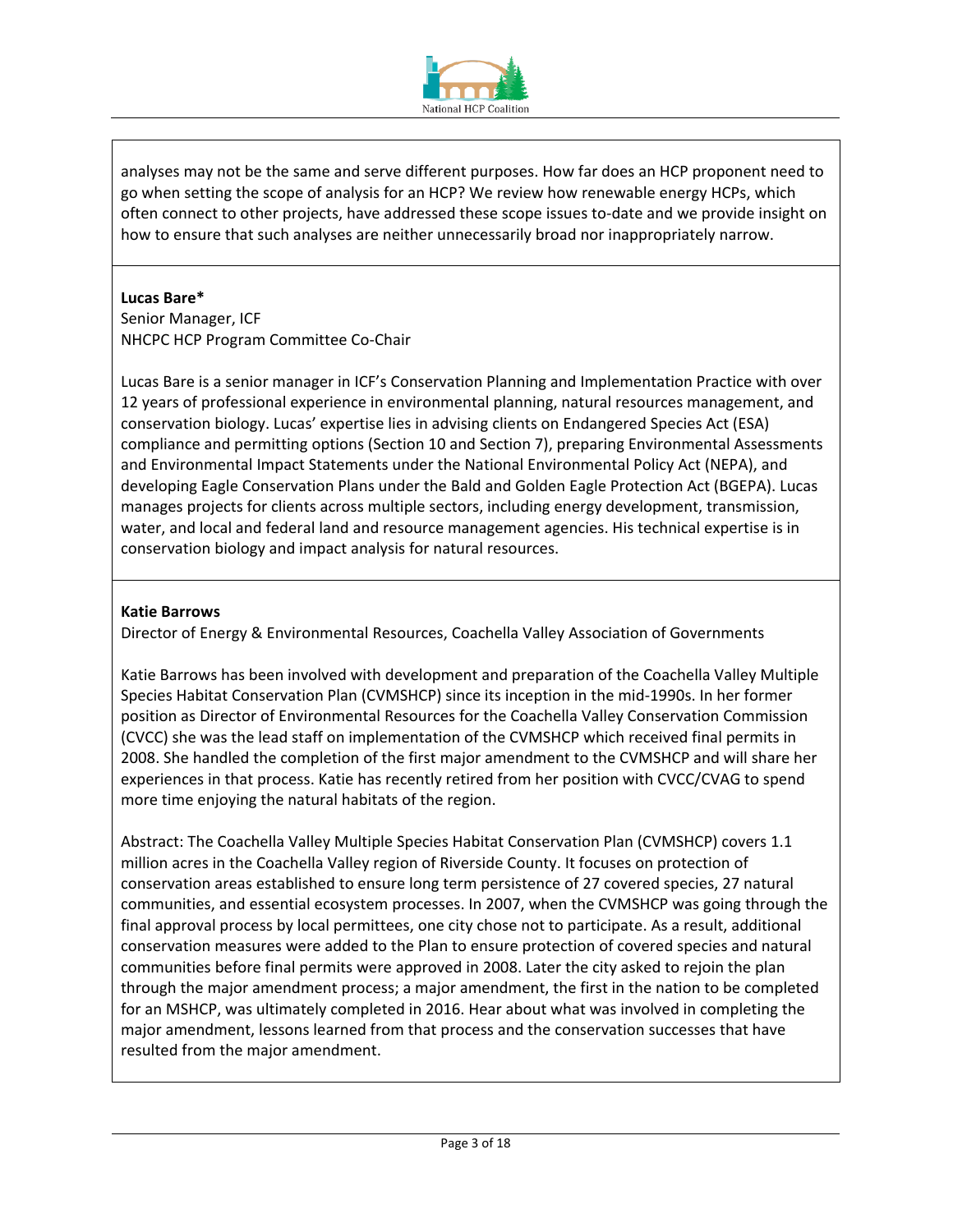

# **Paola Bernazzani\***

Principal, ICF NHCPC HCP Improvement Committee Co-Chair

Paola Bernazzani is a conservation planner and principal at ICF with 20 years of experience in habitat conservation planning. She currently supports seven regional HCPs or ECPs nationally as a senior project manager and project director. Paola leads the conservation planning practice within the Eastern line of business for ICF and teaches a class on Endangered Species Act compliance through the UC Davis extension program.

# **Scott Blankenship**

Science Director & Senior Geneticist, Genidaqs

Scott Blankenship has over 20 years of experience applying genetic data to population monitoring and fishery science, including extensive experience combining the newest tools of molecular biology and genetics theory with field observations of fish populations and their habitat.  As Science Director at Cramer Fish Sciences – Genidaqs, Scott has focused his expertise of population genetics to relate population viability metrics to recovery goals for protected species.  Scott is skilled at communicating in a practical manner how to pair eDNA approaches that determine where/when species occur with parentage & kinship genetic analysis to quantify important biological measures such as abundance, breeding success and recruitment success. 

# **Tricia Campbell\***

Reserve Management and Monitoring Manager, Regional Conservation Authority, Riverside, CA NHCPC Director, Vice President

Tricia Campbell has been serving on the National Habitat Conservation Plan Coalition (NHCPC) Board since December 2019 as Vice President and would love the opportunity to continue serving you. In addition to serving on the Board, she has been serving on the Government Relations Committee of the NHCPC. She came to the Regional Conservation Authority (RCA) in January 2019 and before that worked as a biological consultant for over 25 years. At the RCA, she oversees the monitoring and management programs for the Western Riverside County Multiple Species Habitat Conservation Plan as well as provides implementation oversight to the member agencies of the Plan and guidance for reserve acquisitions. She has worked with both the private and public sector on projects ranging from residential and commercial development to large Interstate widening programs. She earned a degree from California State University, Long Beach and has conducted avian research and environmental consulting in Southern California since 1990. From 1996 to 2004, she was the co-owner of a biological consulting firm in Temecula, California and from 2016 through 2018 was the Vice President and CFO of an environmental firm in Orange County, California.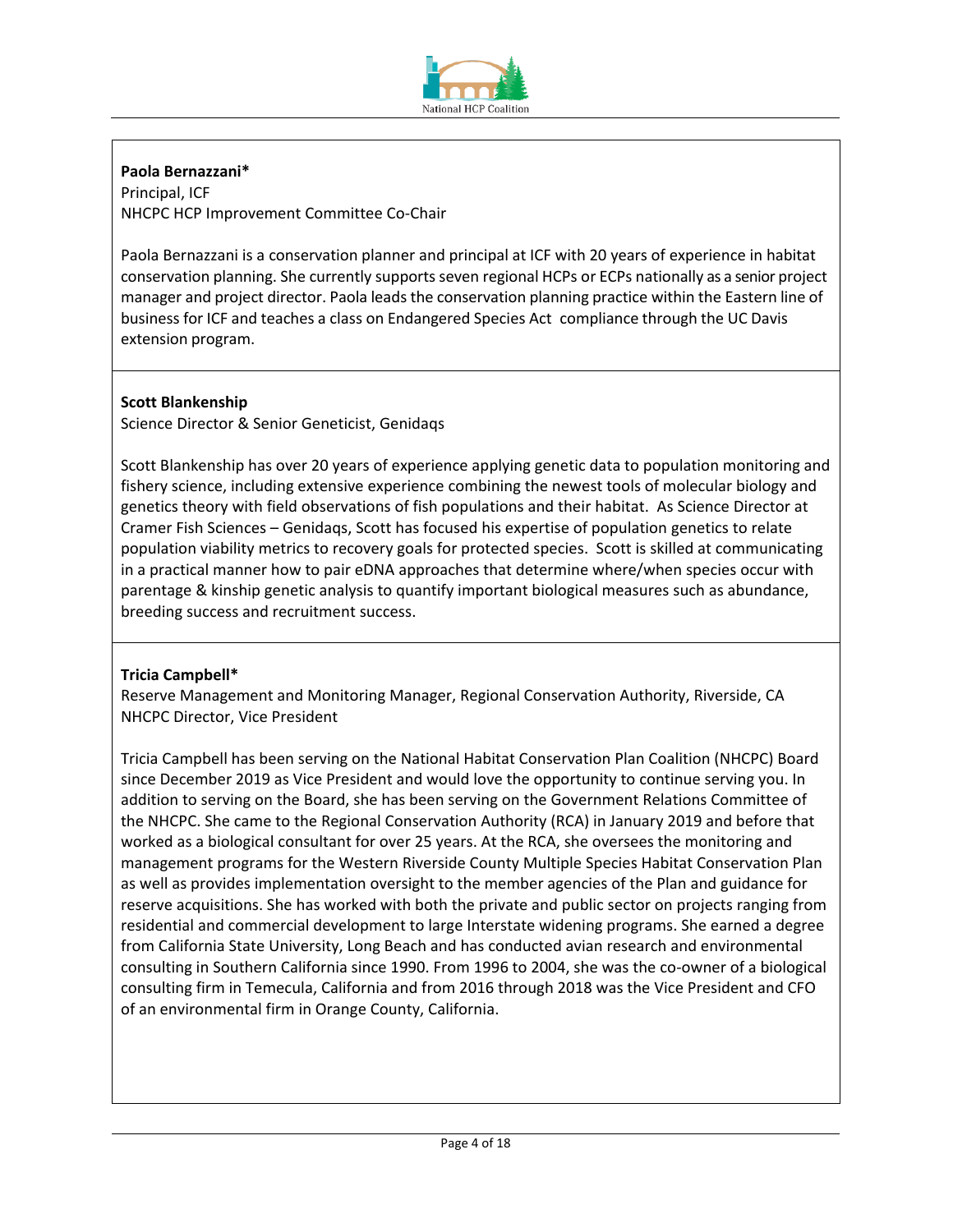

**Christina Chaput**  Senior Planner, Thurston County

NHCPC Program Committee Member

Christina Chaput is a senior planner with Thurston County government's Community Planning Division. She has been with the Department since 2014. Currently, Chris is leading the County's development of the Habitat Conservation Plan, as well as other natural resources programs the County oversees.

# **Daniel Chase**

Senior Fisheries Biologist, Resource Environmental Solutions

Dan Chase is a Resource Environmental Solutions Senior Fisheries Biologist for the Western Region. Dan has extensive experience with fish ecology, biology, and fresh water and estuarine aquatic habitat, and has been working for over 16 years with threatened and endangered fish and wildlife species throughout California and Southern Oregon. His experience includes state and federal permitting, mitigation and restoration design and implementation, and the development of environmental DNA sampling programs.

# **Valerie Covey\***

Precinct Three Commissioner, Williamson County NHCPC Director and Board President

Valerie Covey was elected to represent Williamson County Precinct Three on the Williamson County Commissioner's Court in November 2006 and was reelected to her fourth full term in November 2020.

She serves the County by participating on various boards and committees, including: the Williamson County Conservation Foundation, the Williamson County Mental Health Task Force, the Williamson County Audit Committee, the Williamson County Investment Committee and the CAPCOG General Assembly. She is also the president of both the Williamson County Regional Animal Shelter Board and the National Habitat Conservation Foundation Coalition. In February 2020, Covey was reappointed by Governor Greg Abbott to the Governing Board of the Texas Indigent Defense Commission.

She attended the University of Texas at Austin, where she earned a degree in accounting and has been licensed as a certified public accountant for more than 35 years. She and her husband of 36 years, Mark Covey, have lived in Georgetown, TX since 1994, and are blessed with three sons and a daughter-in-law.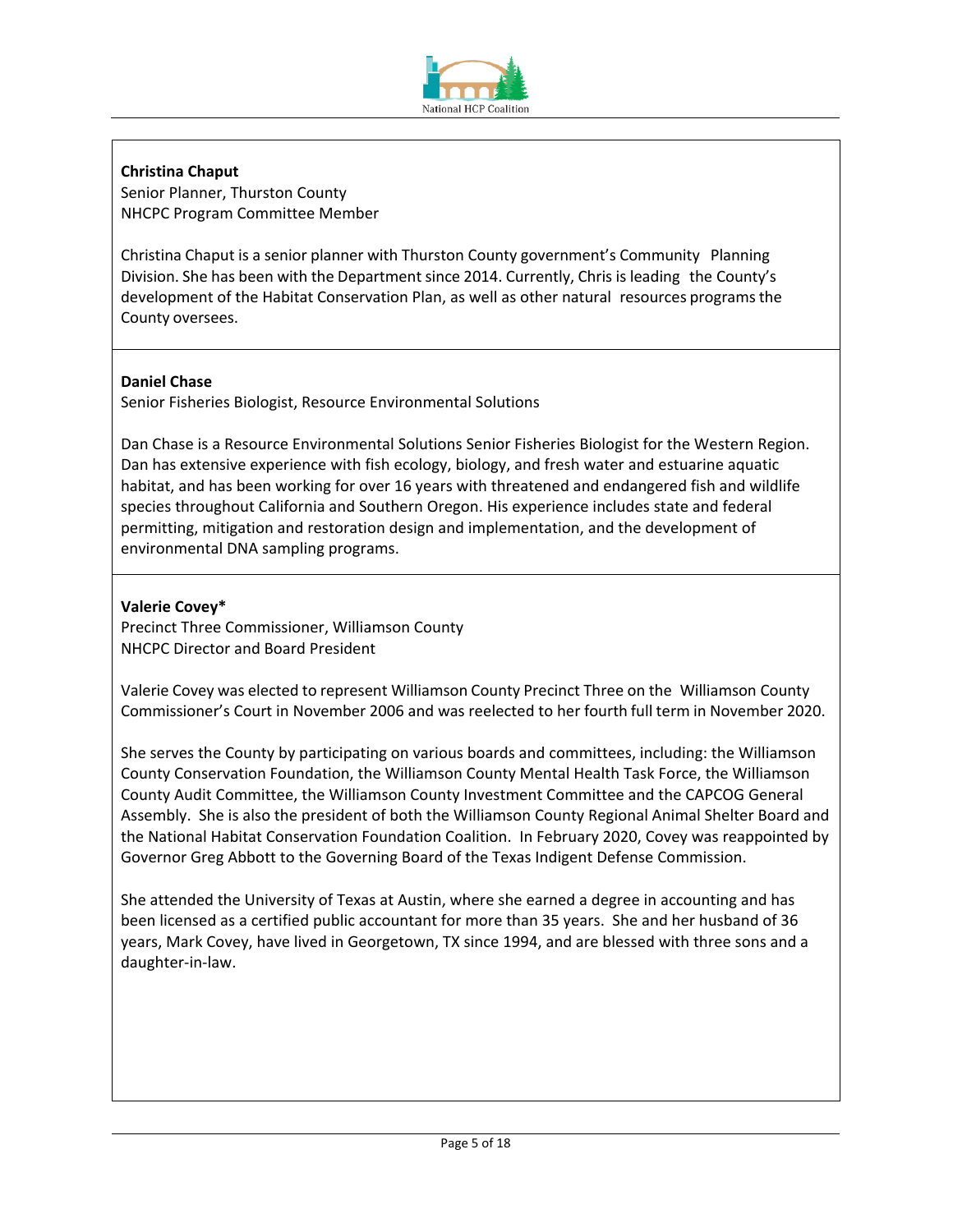

# **Terah Donovan\***

Principal, Environmental Science Associates NHCPC Director, Board Secretary, and Program Committee Member

Terah Donovan is Principal Conservation Biologist at Environmental Science Associates. Terah manages an integrated natural resource management program for rare and endangered species and ecosystems in California. She balances at-risk species conservation and recovery with economic development, infrastructure construction, and operations and maintenance. Together with her clients, she ensures project outcomes that meet regulatory requirements and result in better ecological and financial outcomes. Her team integrates best available science, management and monitoring methods, and technology into their projects. She creates project opportunities for her colleagues that allow for professional engagement and growth. Terah has supported the planning of 13 HCPs and implementation of six. She serves as a Director and Secretary of the National HCP Coalition and Program Committee member. She is a Director of the San Diego Duke Alumni Club, focusing on environmental and diversity programming. She was Alumna-in-Residence at Duke University in 2017. She holds a Bachelor of Arts in Environmental Science from Northwestern University and a Masters of Environmental Management in Conservation Science and Policy from Duke University. She is a returned Peace Corps Volunteer from Bolivia. In 2020, she learned to surf.

## **Heather Dyer\***

Chief Executive Officer/General Manager, San Bernardino Valley Municipal Water District NHCPC Director and Program Committee Member

Heather Dyer is the Chief Executive Officer/General Manager at the San Bernardino Valley Municipal Water District, the lead agency for the Upper Santa Ana River Habitat Conservation Plan. Prior to becoming the CEO/GM in January 2020, Heather led the development of the HCP from its inception in 2014. Heather is currently spearheading a Headwaters Climate Resilience Action Plan to protect Valley District's long-term investments in the watershed, including the HCP, through a strategy to identify, mitigate, and adapt to the likely effects of climate change on frequency and magnitude of long-term drought, catastrophic wildfire, and shifts in the overall ecology. Heather has held biologist/ecologist positions with the USGS, USFWS, and USFS. Heather earned a Bachelor of Science in Resource Biology from University of Louisiana, a Master of Science in Marine Biology from Nicholls State University, and an Executive MBA from Claremont Graduate University.

### **Laura Coley Eisenberg**

Senior Vice President, Open Space and Resource Management, Rancho Mission Viejo NHCPC Improvement Committee Member

Ms. Eisenberg has been with Rancho Mission Viejo since 2000. As Senior Vice President of Open Space and Resource Management, Ms. Eisenberg is responsible for local, State and federal agency entitlement and compliance for the company. In that capacity, over a ten-year period, she entitled the Ranch Plan Planned Community at the local level, the Southern Subregion Natural Communities Conservation Plan/Master Streambed Alteration Agreement/Habitat Conservation Plan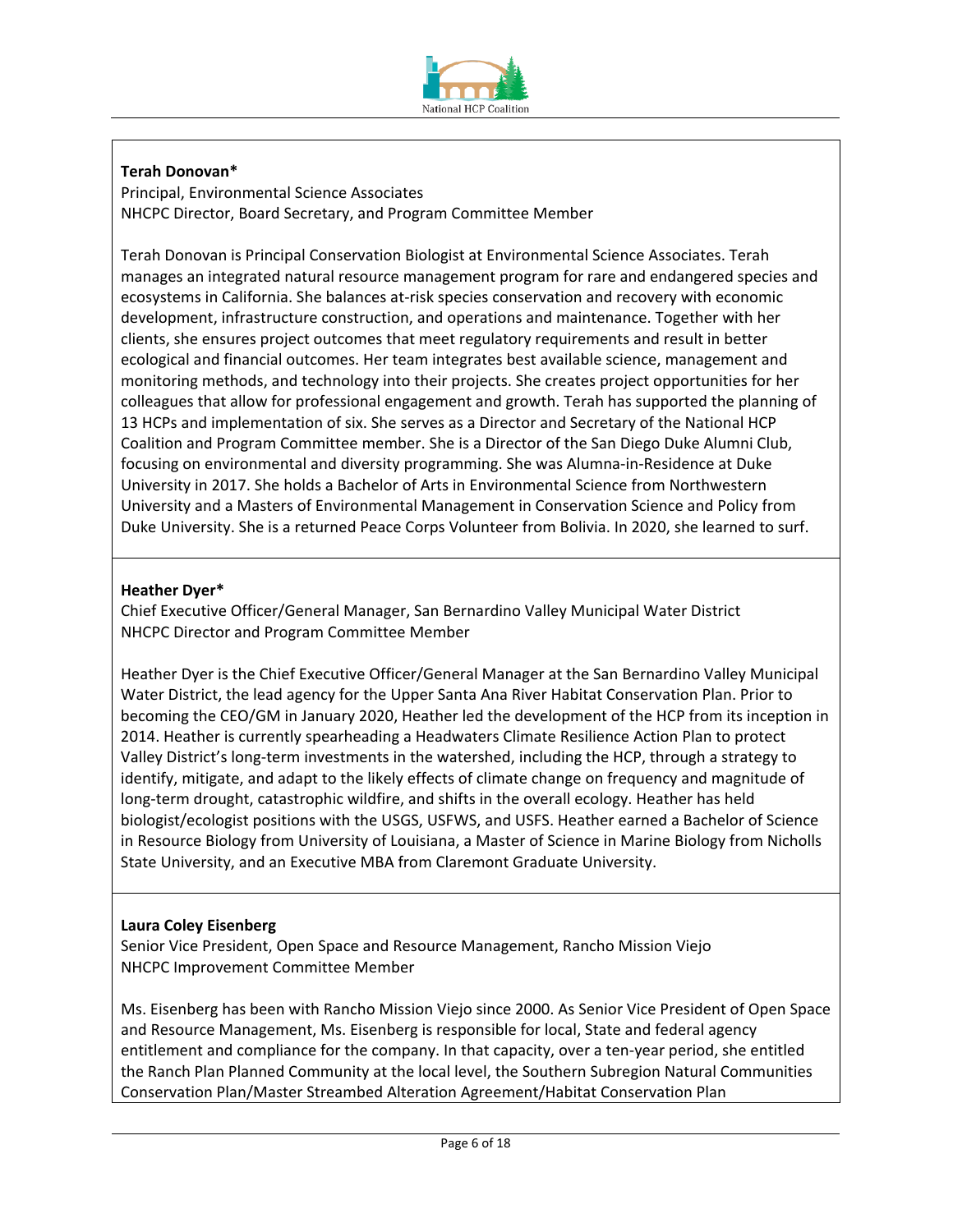

(NCCP/MSAA/HCP) and the Special Area Management Plan (SAMP) for the San Juan Creek Watershed and western San Mateo Watershed at the State and federal level. Both of these later efforts involved management of a diverse suite of expert consultants, a complex set of issues to resolve prior to approval and intense negotiations with U.S. Fish and Wildlife, California Department of Fish and Game, and U.S. Army Corps of Engineers staff with opposing views. Combined the NCCP/MSAA/HCP and SAMP will provide the perpetual protection and management of 32 covered species (7 listed species) and 10 associated habitat types in a 20,868 acre Habitat Reserve, while permitting development of over 5,800 acres for residential and commercial uses, associated infrastructure and ongoing ranch operations, including cattle grazing. Since 2010 Ms. Eisenberg has been implementing the NCCP/MSAA/HCP and SAMP.

Ms. Eisenberg received her Bachelor of Arts in Geography with an emphasis in Urban Planning from California State University, Fullerton.

### **Abigail Fateman\***

Executive Director, East Contra Costa County Habitat Conservancy NHCPC Director and Program Committee Chair

Abigail Fateman is the Executive Director of the East Contra Costa County Habitat Conservancy, which implements the region's Habitat Conservation Plan/ Natural Community Conservation Plan. She was involved in the development of the Plan (starting in 2003) and after Plan adoption served as the Land and Habitat Manager before becoming the Executive Director. Ms. Fateman earned a M.S. from the University of Michigan's School of Natural Resources and Environment, where her research focused on stream ecology and monitoring stream health in urbanized areas. Ms. Fateman has been involved in conservation efforts including land management, scientific research and policy development for over twenty years.

# **Scott Fleury\***

Senior Conservation Biologist, ICF

Scott Fleury is a principal conservation biologist and leader of ICF's habitat conservation planning practice in southern California. His conservation planning work has spanned the last three decades and has focused on the development and implementation of large-scale regional HCPs and other endangered species conservation efforts throughout California and the western United States. Scott has been leading the Upper Santa Ana River HCP Program for ICF from the beginning and has worked closely with Valley District to develop a vision for the long-term implementation of the HCP under the CAMMP and with the customized tools created for HCP monitoring, management, and reporting that are a part of the CAMMP portal. Scott earned a Bachelor's in Biology from the University of California, San Diego, a Master's in Biogeography from San Diego State University, and a PhD in Ecology, Evolution, and Conservation Biology from the University of Nevada, Reno.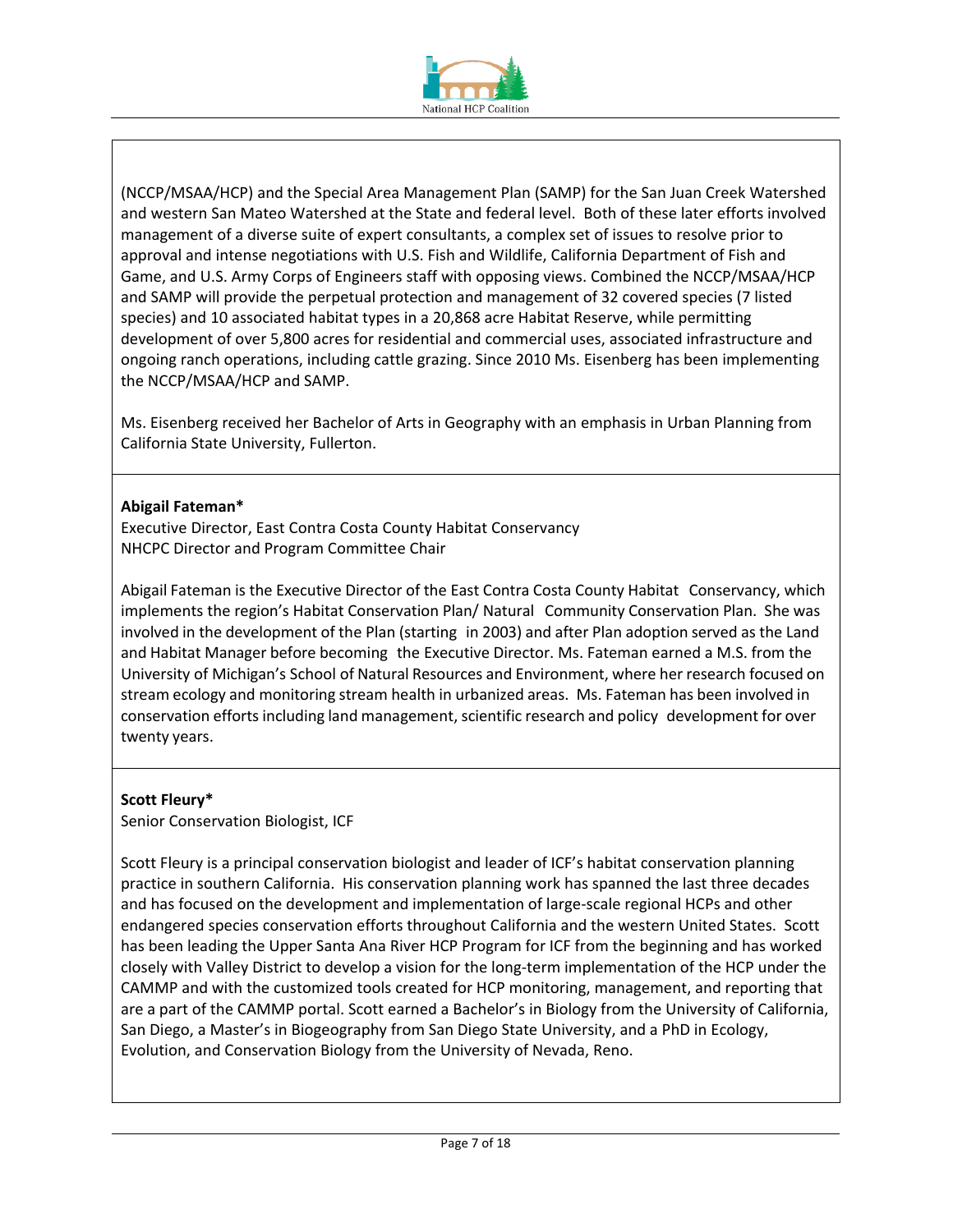

# **Michael Forstner, Ph.D.**

Regents' Professor, University Distinguished Professor, Department of Biology at Texas State University

Michael Forstner is a faculty member at Texas State University. In his position as Regent's Professor he holds the Alexander-Stone Chair in Genetics. His work with endangered vertebrates includes many charismatic megafauna, but recent work and ongoing success is with reptiles and amphibians. Research conducted by an energetic and remarkable cadre of graduate students and post-doctoral colleagues has resulted in generalizable approaches enhancing our understanding of these animals in the wild. His work with the Houston toads began nearly thirty years ago and with extensive collaborations, partnerships, and just as remarkable a group of private landowners, the species has shown signs of recovery. The IUCN recognized the groups' achievements in their highlight of the Houston toad in the "Reversing the Red" programme in 2021.

Title: Audio monitoring technologies enhance management data necessary for conservation stewardship

Michael R.J. Forstner<sup>1</sup>, Austin Bohannon<sup>1,2</sup>, Andrew MacLaren<sup>1</sup>, Abudulla Al Bashit<sup>1</sup>, Damian Valles Molina<sup>1</sup>, and Cari Croft<sup>2</sup>

1 Texas State University, San Marcos, Texas

2 Lost Pines Habitat Conservation Plan, Bastrop County, Texas

Abstract: Conservation stewardship is an active process with many stakeholders, each contributing unique strengths to successful outcomes with endangered species. Small vertebrates can be much more difficult to effectively monitor than larger megafauna. Yet, quality, informative data and trend analyses are required for any active stewardship program to succeed. Endangered amphibians check all of the detection "problem" boxes; they are difficult to detect, tend to have limited periods of activity, and, by definition, are rare. The Houston toad was one of the first cohort of taxa placed on the Endangered Species list for the USA. Since description in the 1950s all of the populations have declined or become extirpated. While not useful for females or juveniles, audio surveys enable researchers and land stewards to monitor for amphibian chorusing. Audio monitoring of Houston toads has been crucial to understanding the species natural history. Across the last 15 years we have created a collaborative automated monitoring program using autonomous audio loggers and recognition software that has enhanced scientific understanding, revealed trends within the Lost Pines Habitat Conservation Program, and most importantly, engaged private landowners whose active stewardship of the species has enabled a dramatic recovery from near extirpation. This technology and the benefits from the data are very likely applicable to any vocalizing species.

### **Gary Frazer**

Assistant Director, Ecological Services, U.S. Fish and Wildlife Service

Gary Frazer is the Assistant Director for Ecological Services. He has held this position since August 2009. As Assistant Director, Gary is the senior career official responsible for policy development, budget, and oversight for the Fish and Wildlife Service's administration of the Endangered Species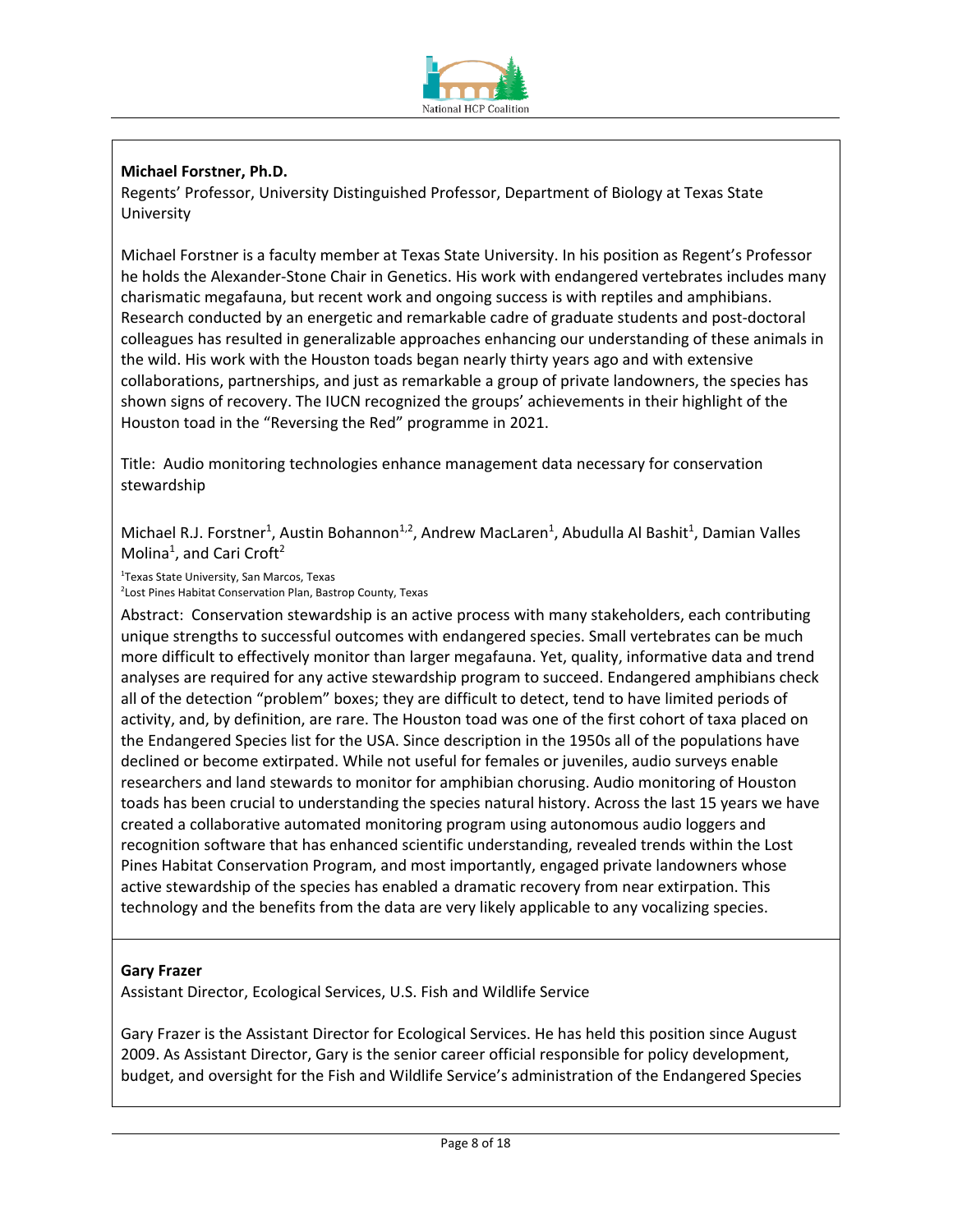

Act, Marine Mammal Protection Act, Fish and Wildlife Coordination Act, Coastal Barrier Resources Act, and other environmental protection authorities delivered through the Service's Ecological Services program and field stations.

### **Joanna Gibson\***

Executive Director, Upper Santa Ana River Habitat Conservation Program

Joanna Gibson is the Executive Director of the Upper Santa Ana River Habitat Conservation Program. Joanna joined San Bernardino Valley Municipal Water District as the Program Manager for the HCP in late 2020. Prior to accepting this position Joanna worked for the California Department of Fish and Wildlife within the environmental review and permitting, and landscape conservation planning programs. Joanna has held biologist/ecologist positions with the New South Wales National Parks and Wildlife Service, the Center for Reptile and Amphibian Conservation and Management, and Audubon California. Joanna earned a Bachelor of Applied Science from Central Queensland University, and a Master of Science in Ecology at Purdue University, Fort Wayne.

## **Mark Kramer\***

Director, Federal External Affairs for the California Chapter of The Nature Conservancy NHCPC Government Relations Committee Member

Mark Kramer is the Director of Federal External Affairs for the California Chapter of The Nature Conservancy. Prior to returning home to California at the turn of the millennium to work for TNC, he spent a decade working on natural resources policy in Washington DC, including in the Office of Management and Budget in the Executive Office of the President and for a Member of the House of Representatives. His portfolio includes a wide range of issues, but he has a special place in his heart for habitat conservation plans and the practitioners who make them happen.

### **Clifton Ladd \***

Senior Biologist and Project Manager, Blanton & Associates, Inc. NHCPC Program Committee Member

Clifton Ladd has worked in endangered species conservation planning and permitting, habitat management, conservation bank development, and National Environmental Policy Act compliance for over three decades. He managed the development or implementation of most of the county Habitat Conservation Plans in Texas, including the Balcones Canyonlands Conservation Plan (BCCP), Bastrop County Lost Pines HCP, Hays County HCP, and the Southern Edwards Plateau HCP (Bexar County and the City of San Antonio). He served as a member of the Edwards Aquifer HCP Biological Advisory Team (2001 to 2005), Barton Springs Salamander Recovery Team (Technical Team, 1997 to 2004), Golden-cheeked Warbler Recovery Team (1998 to 2009), and the Barton Springs Edwards Aquifer HCP Management Advisory Committee (2013 to present). He is currently engaged in the HCP team for the Guadalupe River HCP. He is permitted by the U.S. Fish and Wildlife Service for 45 listed Texas vertebrate and invertebrate species.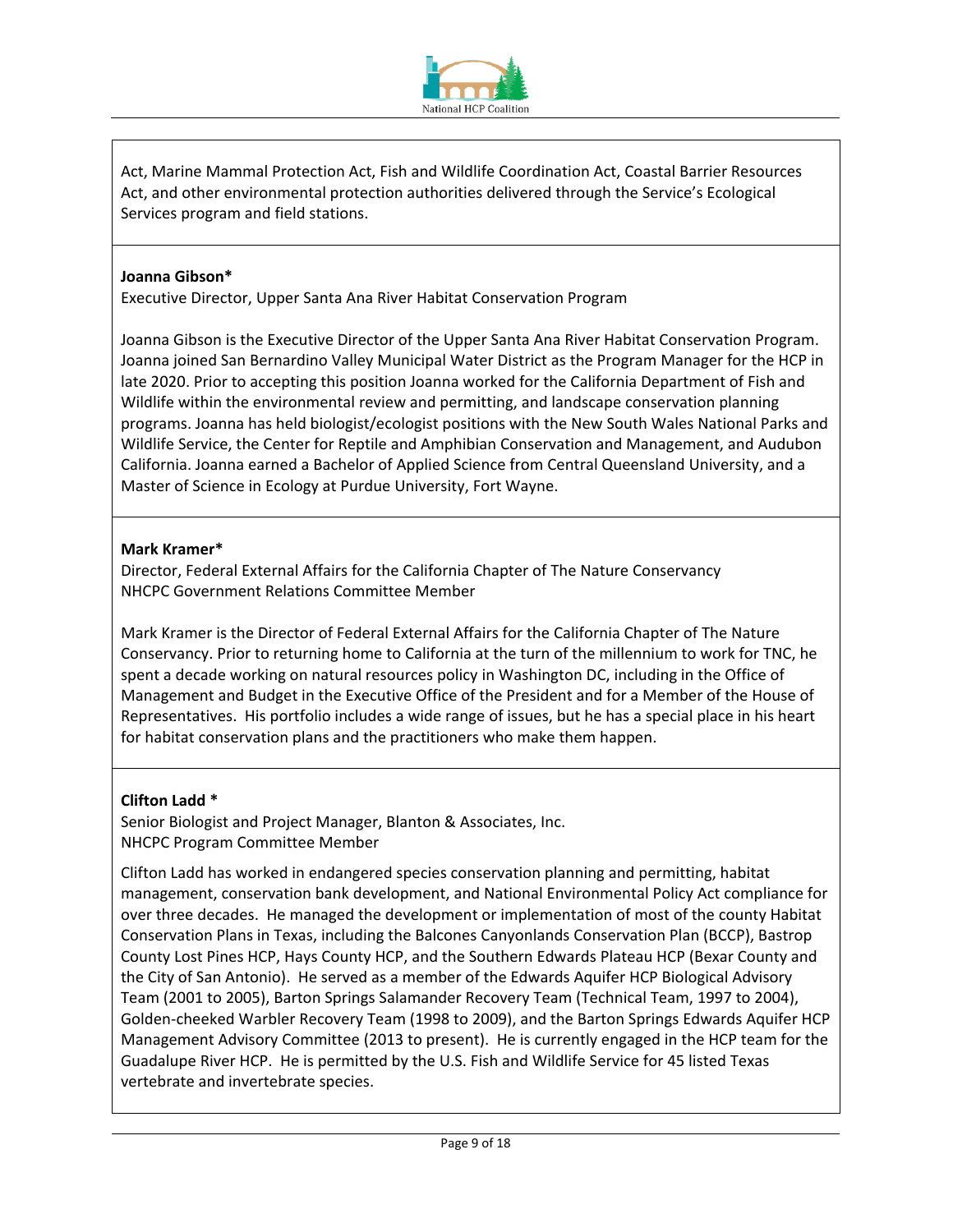

# **Leo Lentsch\***

Senior Principal, Ecological Sciences, Civil & Environmental Consultants, Inc. NHCPC Program Committee Member

Leo Lentsch brings more than 35 years of ecological science experience to CEC. Leo specializes in natural resource management with a focus on imperiled species and ecosystems. He uses a variety of scientific methods to assess potential impacts from a variety of human activities and to identify actions to offset those impacts, including restoring critical ecosystem processes and functions. In this light, he has been a leader in promoting the use of quantitative tools that integrate economic, social, and natural resource values into ecosystem restoration.

With a unique set of skills and abilities derived from his experience as a private consultant, state employee, and federal employee, he has worked on complex, controversial, and often contentious environmental projects across the U.S. To address contentious issues, he developed many innovative and proactive approaches for resolving natural resource management conflicts.

He is a recognized expert on Endangered Species Act (ESA) compliance and taught classes on the subject at the National Conservation Training Center and the University of California. He has expertise in National Environmental Policy Act (NEPA) compliance, Federal Energy Regulatory Commission (FERC) projects, resource conservation planning and management, ecological studies, habitat assessment, species status assessments, distribution studies, invasive species management, climate change, and endangered species recovery planning. To this end, he has served on multiple interagency and industry-based advisory teams tasked with offsetting environmental impacts across the U.S.

# **Mark McCollough, Ph.D.**

Endangered Species Biologist, U.S. Fish and Wildlife Service

Mark McCollough has been an endangered species biologist for the U.S. Fish and Wildlife Service for the last 19 years and works at the Maine Field Office in East Orland, Maine. Prior to that he was the leader for nongame and endangered programs for the Maine Department of Inland Fisheries and Wildlife. Mark received forestry and wildlife degrees from Penn State and M.S. and Ph.D. degrees in wildlife ecology from the University of Maine. His career has focused on regulation and recovery related to Federally listed species including the Furbish's lousewort, Canada lynx, eastern prairie fringed orchid, northern bog lemming, piping plovers, roseate terns, and others. He spent seven years working on the Maine trapping and Canada lynx HCP.

Title: An Incidental Take Plan for trapping and Canada lynx in Maine

Abstract: Developing a Habitat Conservation Plan can be contentious, especially when involving take of a Federally listed species (Canada lynx) by a state agency (recreational trapping) and there is litigation by opposing special interest groups (environmental and trapping groups). The Maine Incidental Take Plan for Maine's Trapping Program (HCP) was developed between 2007 and 2014. It started with a lawsuit by environmental groups against the Maine Department of Inland Fisheries and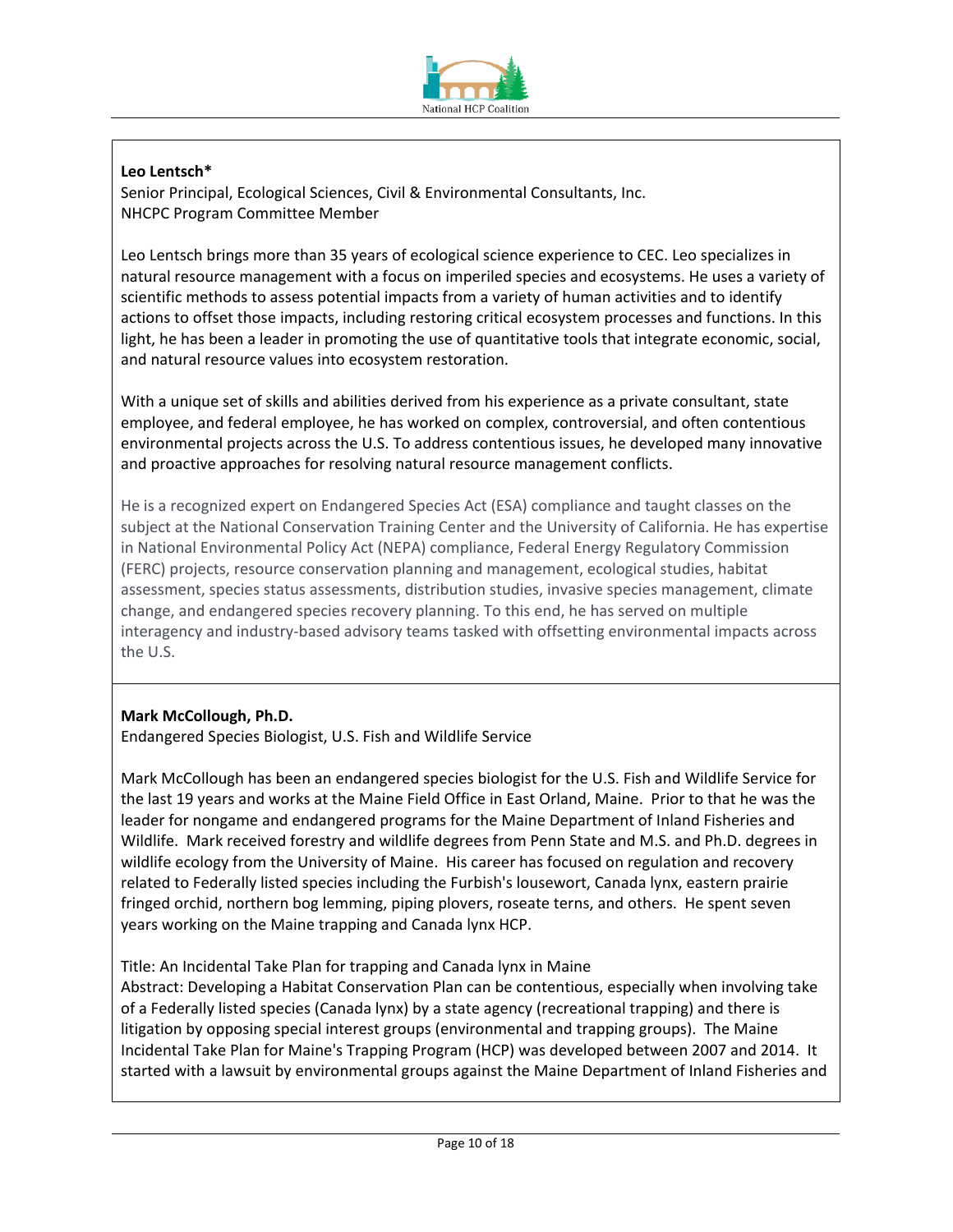

ended with a lawsuit against the U. S. Fish and Wildlife Service for issuing a section 10 permit.

Meeting the ESA standards of "minimizing and mitigating to the maximum extent practicable" was challenging and took years of difficult negotiations. In 2014, the Service authorized incidental capture of 195 lynx over a period of 15 years with no more than three mortalities and nine severe injuries. "Changed circumstances" in the HCP were triggered almost immediately after implementing the HCP when two lynx were killed in traps. This required significant changes to how killer type (conibear) and foothold traps are used in Maine. Incidental take is offset by mitigation that will create 6,200 acres of lynx habitat on State lands.

### **Gregg McKenzie\***

Executive Director, Placer Conservation Authority Administrator, Placer County Conservation Program

Gregg McKenzie is the Administrator of the Placer County Conservation Program (PCCP) and Executive Director of the Placer Conservation Authority based in Placer County's Community Development Resource Agency. The PCCP is a multi-species Habitat Conservation Plan and Natural Community Conservation Plan covering more than 200,000 acres in Western Placer County and the City of Lincoln. The PCCP integrates state and federal endangered species act permitting and wetlands and other waters of the U.S., State, and County under one comprehensive program.

Gregg has had a diverse career including positions as Principal Planner in the California Governor's Office of Planning and Research, Executive Vice President & Chief Financial Officer and Partner in Sierra View Landscape, Inc. DBA Restoration Resources, and Corporate Director of Government and Regulatory Affairs for the Del Webb and Pulte Home Corporations.

Gregg has served as an appointed public official as a City of Rocklin Planning Commissioner for the past thirteen years, a Placer County Fish and Game Commissioner, and in various volunteer roles including Treasurer of the Placer Land Trust. In his spare time Gregg is a twenty-four time Ironman Triathlon finisher and avid fly fisherman.

#### **Betsy Miller\***

Land Resources Manager & Assistant General Manager, San Bernardino Valley Water Conservation District

NHCPC Director

Title: Explicit Integration of Climate Resiliency and HCP Management for Effective Conservation Outcomes

Abstract: Despite the funding and frameworks for long-term monitoring and management required by HCPs, conserved lands remain at risk from global climate change. In California, the Multiple Species Conservation Program utilized the National Wildlife Federation's *Climate-Smart Conservation: Putting Adaptation Principles Into Action* (2014) to develop an explicit framework of climate-related threats and stressors for Covered Species which was incorporated into updates of preserve-level Natural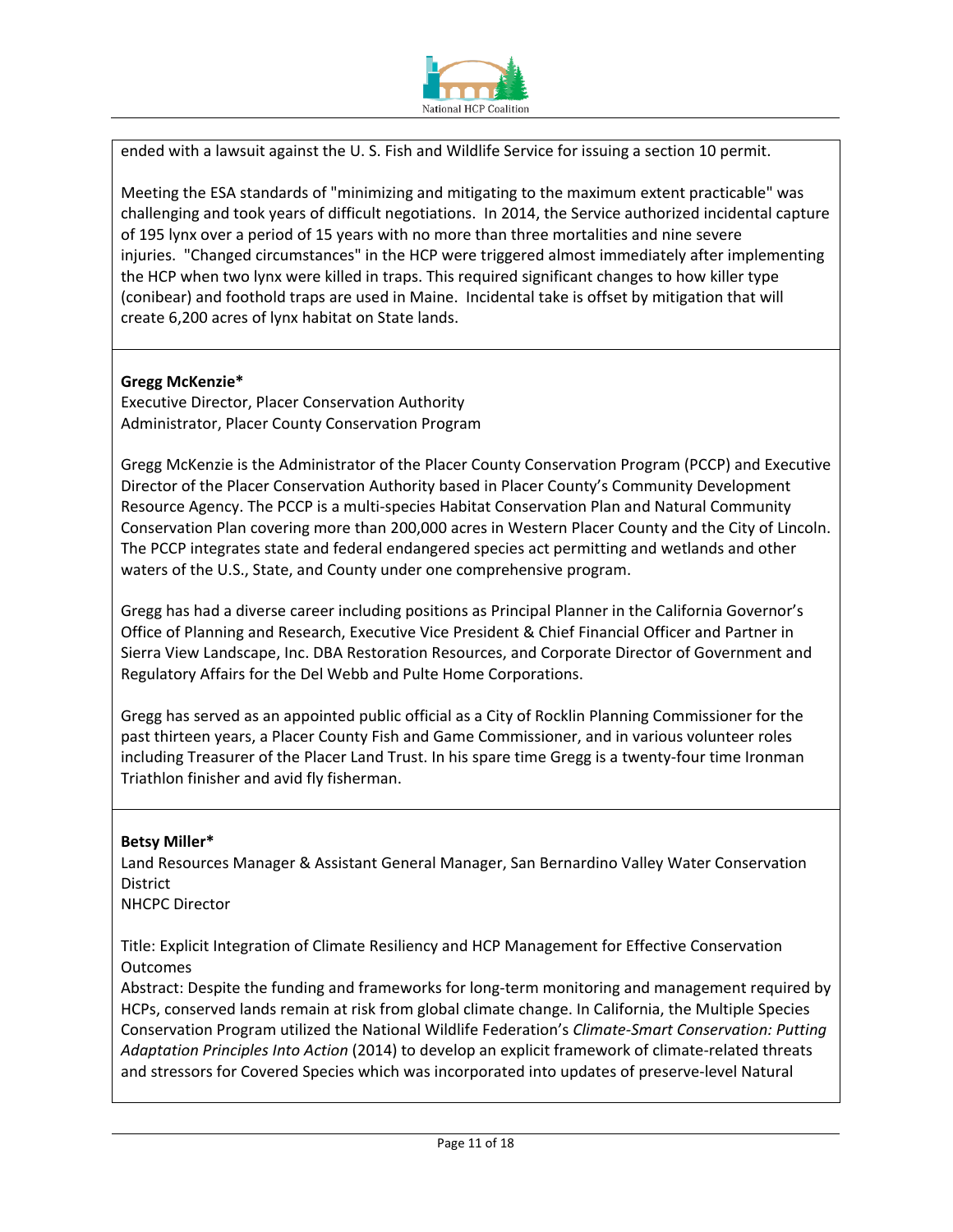

Resource Management Plans. Inclusion and evaluation of potential climate impacts within existing, HCP-required documents provided for seamless threats and species' management under the approved MSCP budget.

## **Carolyn Mostello**

Coastal Waterbird Biologist, Massachusetts Division of Fisheries and Wildlife

Carolyn Mostello is a Coastal Waterbird Biologist with the Massachusetts Division of Fisheries and Wildlife. She coordinates statewide conservation efforts for rare and endangered seabirds and shorebirds, especially terns and Piping Plovers. She works closely with partners and landowners to effect beneficial management actions and is the Plan Administrator for the Massachusetts Piping Plover Habitat Conservation Plan.

Title: Massachusetts Statewide Piping Plover Habitat Conservation Plan - Adjusting to Success Abstract: The Massachusetts Division of Fisheries and Wildlife developed a Habitat Conservation Plan

(Plan), finalized in 2016, to provide flexibility when managing recreational beaches for the federally threatened piping plover. To date, 10 permit-sites encompassing 15 beaches are managed under the Plan annually, exposing 20 – 25 pairs of nesting plovers to take. No Plan-related injury or mortality has been observed and the incorporation of required avoidance and minimization measures appears to be contributing to an increase in productivity of exposed pairs relative to unexposed pairs. Against a backdrop of a rapidly growing plover population in Massachusetts, there is a need to revisit the Plan to ensure that it provides the necessary management flexibility for beach operators trying to balance conservation with recreational activities that contribute to the economy. This is vital to maintaining public support for plover conservation.

### **Kelly Niland**

Grants Administrator, U.S. Fish and Wildlife Service

Kelly Niland has administered Cooperative Endangered Species Conservation Fund Grants for the U.S. Fish and Wildlife Service (Service) since 2010. Prior to joining the Service, Kelly spent nearly a decade with the Trust for Public Land's Federal Affairs program, working to secure federal funding for land conservation and influence conservation policy. She holds a master's degree in environmental science and policy from Johns Hopkins University.

# **Rebecca Pfaller\***

Conservation Biologist, Florida Fish and Wildlife Conservation Commission NHCPC Director and Program Committee Member

Rebecca Pfaller is a Conservation Biologist with the Florida Fish and Wildlife Conservation Commission. She has worked on HCPs and other non-traditional Section 6 projects throughout the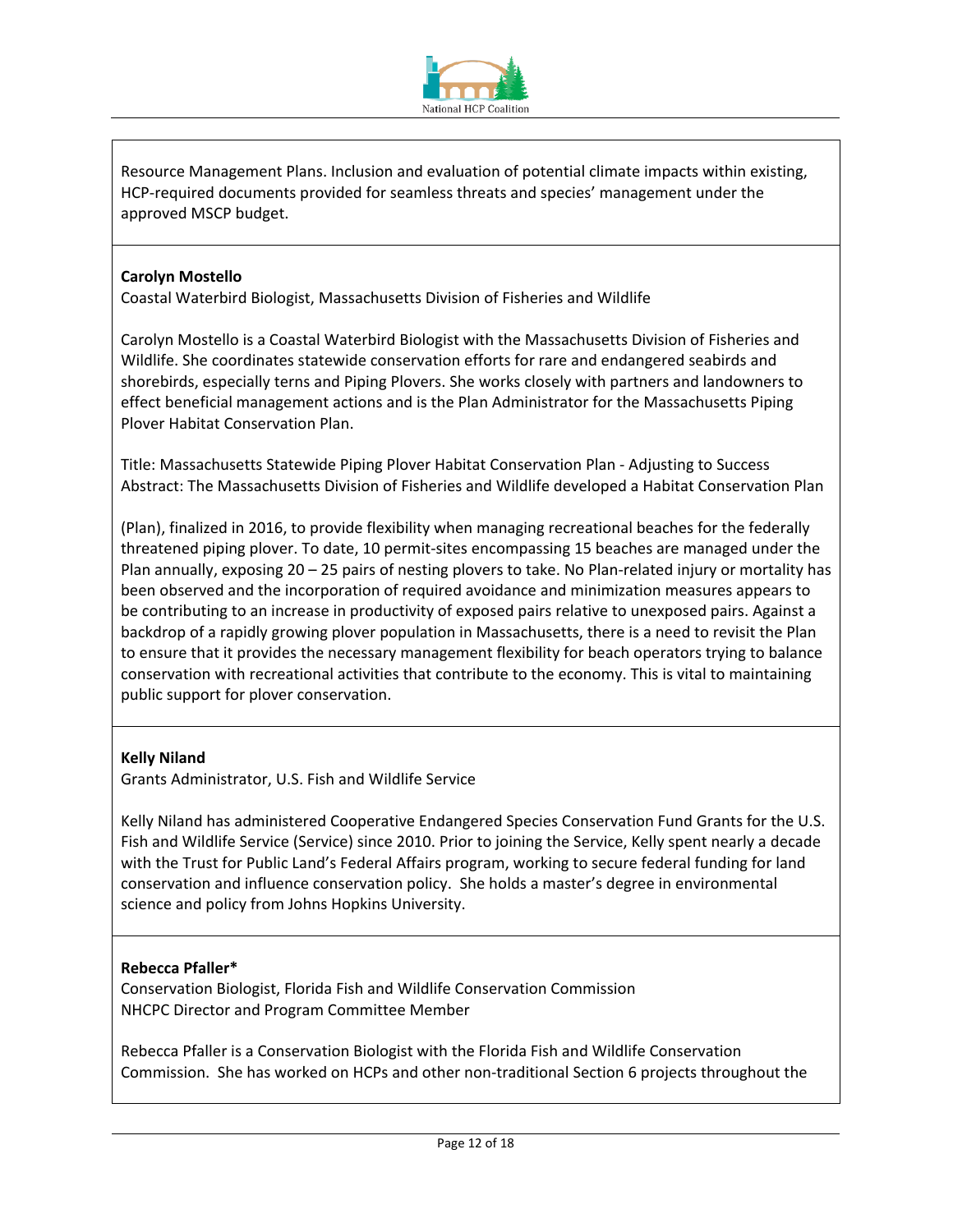

state of Florida for the past 13 years. She currently serves on the Executive Board of the National HCP Coalition as well as the Planning Committee.

### **Dave Ramey**

Principal, Kadesh & Associates NHCPC Government Relations Committee Chair

Dave Ramey is a Principal at Kadesh & Associates. His career in public service has included over three decades of experience as a senior staffer in the House of Representatives. He served nearly twenty years as Chief of Staff to Representative Ken Calvert (R-CA), Chairman of the California Republican Delegation, where he administered the office's political, legislative, and communications functions. Prior to serving as Chief of Staff to Representative Calvert, Mr. Ramey served as his Legislative Director where he oversaw the office's legislative and budget affairs. From 1985 to 1993, Mr. Ramey served as Senior Advisor on Foreign Policy and Defense Issues for the House Republican Conference, Policy Committee, and Research Committee -- all under the Chairmanships of Congressman Jerry Lewis (R-CA). Prior to departing Congress, Mr. Ramey led the California Republican Administrative Personnel group and he currently serves as President of the bipartisan California State Society. Mr. Ramey graduated from the College of William and Mary in 1984 with a B.A. in International Relations and received his Masters of Arts with Highest Distinction from the Naval War College in National Security and Strategic Studies.

### **Leigh Salomon**

Joint Law and Graduate Student,

University of Miami School of Law and Rosenstiel School of Marine and Atmospheric Science

Leigh Salomon is a joint law and graduate student at the University of Miami School of Law and Rosenstiel School of Marine and Atmospheric Science, where he studies environmental law and aquaculture. He received his B.A. in Politics from Brandeis University in May 2019, where he placed a heavy emphasis on environmental coursework, served in student government, and wrote for the student newspaper. He has previously interned for the American Sustainable Business Council, where he drafted materials advocating the Water Resources Development Act and sustainable business practices, and Miami Waterkeeper, where he compiled research linking thermal pollution in Biscayne Bay to the Turkey Point Nuclear Generating Station. Leigh now works as a Research Assistant for Dr. Jessica Owley while he completes his education, where he is co-developing a spreadsheet database of all major Habitat Conservation Plans for the National HCP Coalition.

### **Gregg Schumer**

Director of Lab Services, Senior Molecular Biologist, Genidaqs

Gregg Schumer has over 20 years of experience conducting molecular biological and molecular ecology studies evaluating the distribution of cryptic aquatic and semi aquatic species. He is an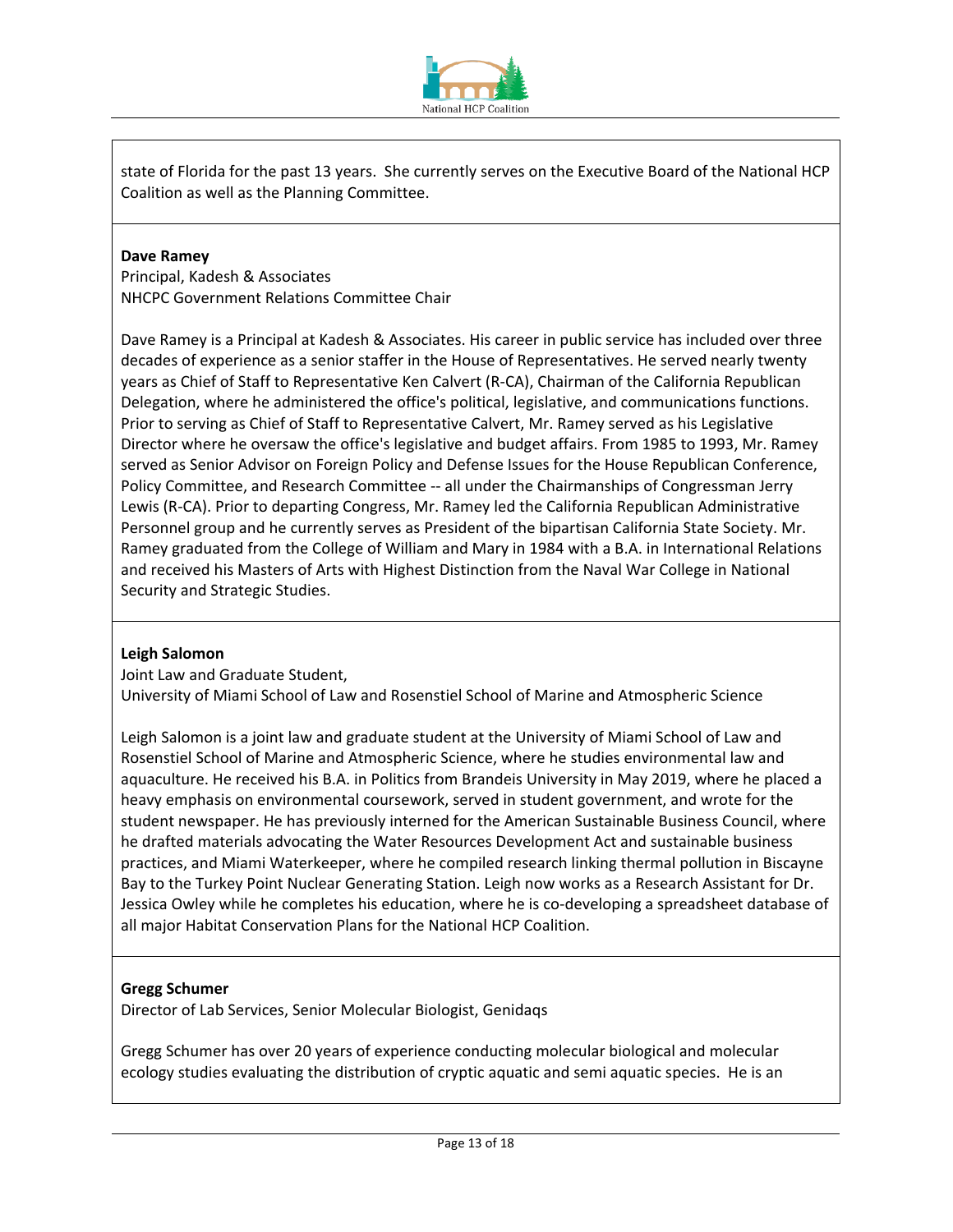

experienced team leader with a history of transferring relevant technology out of universities for use in solving complex environmental issues. Gregg has provided scientific leadership on a variety of projects for both State and Federal agencies to detect the presence of cryptic, evasive, rare, endangered, and invasive aquatic species by developing sampling methods for the detection and evaluation of eDNA.

Title: eDNA: Molecular detection of cryptic species and applications Speakers: Gregg Schumer, Scott Blankenship, Daniel Chase Abstract The ability to collect and identify a species through genetic material left in the environment is known as environmental DNA (eDNA). For species that are rare, hard to survey for, or difficult to identify (i.e. cryptic species) eDNA provides a unique non-intrusive tool to more accurately inform survey results. This talk will cover the practical aspects of eDNA; providing attendees with an understanding of eDNA from the field to the lab and will include applicable examples in the permitting and HCP space. This talk will feature speakers with in-depth knowledge of the use, development, and capabilities of eDNA.

## **Wynter Skye Standish, B.S.**

Detection Dog Handler & Wildlife Research Scientist

Skye Standish is a Detection Dog Handler & Research Scientist primarily working on ecological research projects. She utilizes the incredible ability of dogs' noses to smell things undetected by humans along with the power of the canine/human relationship (and ball!) to find data that helps humans better understand their natural environment. Skye received her B.S. in Wildlife, Fish and Conservation Biology from the University of California, Davis in 2006. Since then, she has worked on multiple ecological research projects and as an environmental consultant. Her passion for birds, bats, and dogs won out and has driven her to work on wind farm projects for over 10 years. In 2020, she and her co-authors published a paper focusing on the abilities of dogs to detect greater numbers of bat mortalities on wind farms in the East Bay Area of California. Skye has been handling wildlife detection dogs since 2018 and lives in Santa Cruz, California.

### Title: The Nosey Business of Conservation Biology: Tails from the Field

Abstract: Humans have a fantastic set of sensory organs - eyes, ears, nose, mouth, and skin. We use these to understand our natural world. We have developed mechanistic technologies, like binoculars, that can enhance our natural abilities and show us what a bird 50 m away looks like up close. But, what if you want to monitor federally threatened butterflies that are endemic to the habitat within the jurisdiction of your HCP? Or, what if you want to fully eradicate that invasive plant to help the natives thrive? What if we had the ability to go even further by teaming up with the 4-legged canine buddy right under our noses? From detecting scat that floats on the surface of the water to monitor the health of the southern resident Killer whale population in Puget Sound, Washington, to aiding the eradication of Argentine ants on Santa Cruz Island off the coast of California, dog teams help level up data collection in various ways. Through incredible tails from the field, we will touch on how dog teams generally work, their effectiveness, the variety of environments where they work and the multitudes of species or targets they can detect.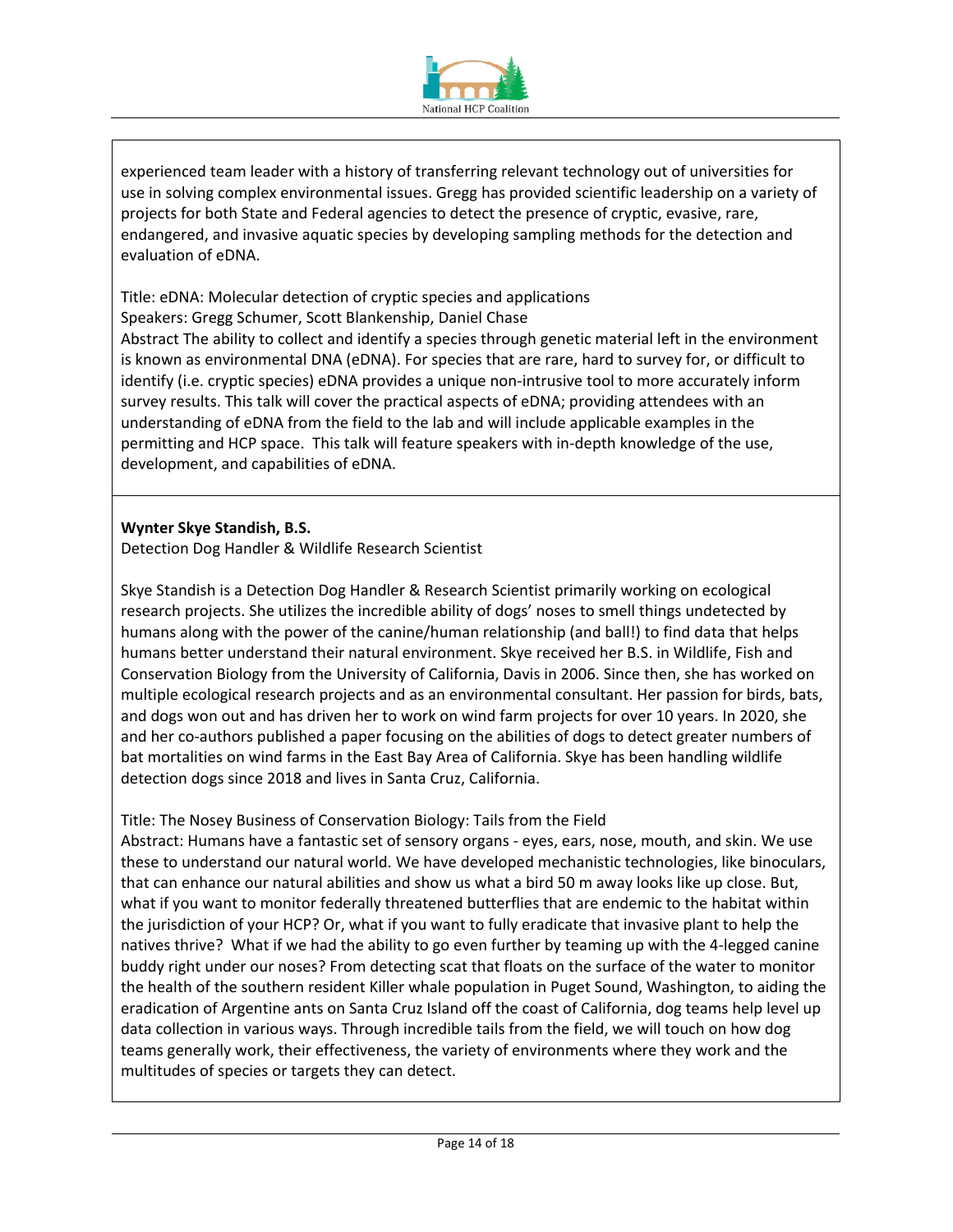

# **Barbara Sugarman**

Utah Prairie Dog Management Biologist Utah Division of Wildlife Resources, Southern Region Office, Cedar City

Barbara Sugarman was born and raised in San Diego, CA, and had a passion for nature and wildlife since early childhood. She obtained her B.S. in Forestry from Northern Arizona University in Flagstaff, AZ in 2014. She worked seasonally as a wildlife technician after receiving her degree and then returned to academics and obtained her M.S. in Range and Wildlife Management from Sul Ross State University in Alpine, TX in 2021. She has focused her career on conservation, particularly with small mammals and mesocarnivores. Some of the species she has worked with include Utah prairie dogs, black-tailed prairie dogs, Gunnison's prairie dogs, giant kangaroo rats, San Joaquin antelope squirrels, San Joaquin kit fox, black-footed ferrets, and American pika. In her personal time she loves to ski, backpack, and hike with her dog, Champ, and her cat, Zuko, and travel internationally with her husband, Patrick.

Title: Range-Wide General Conservation Plan for the Utah Prairie Dog in Residential and Commercial Development Areas

Abstract**:** The Utah prairie dog (*Cynomys parvidens*) is one of three species of prairie dogs present in Utah and only occurs in the southwestern part of the state. Utah prairie dog populations declined from estimations in the early 1900's due to sylvatic plague and conflicts with agriculture, resulting in their listing as endangered in 1973 and reclassification as threatened in 1984. The U.S. Fish and Wildlife Service developed and approved *The Range-Wide General Conservation Plan for the Utah Prairie Dog in Residential and Commercial Development Areas* (GCP) in 2018 to manage Utah prairie dogs on private lands. The purpose of the GCP is to help alleviate human-wildlife conflicts by offering a means for development on private lands occupied by Utah prairie dogs, while mitigating and minimizing negative impacts to the species. The GCP outlines a specific survey process required for all non-federal development projects within specified clearance areas, which includes all areas previously mapped as occupied by Utah prairie dogs, plus an additional 0.35 mile buffer in more rural locations. The major development zone includes mostly urban areas with anticipated development. The minor development zone includes all areas outside of the major development zone and is more rural in nature and not anticipated to have significant development in the future. Surveys for Utah prairie dogs are required for all projects within the clearance area prior to the commencement of ground disturbance, and determine the number of prairie dogs currently present, as well as the acreage of mapped occupied habitat. If Utah prairie dogs are present on the property and overlap with the project development area, a Certificate of Inclusion must be obtained from the master permit holder, and a mitigation fee may be required if the project has permanent impacts to the species. Currently, both Iron and Garfield counties hold master permits. All projects in other affected counties must coordinate activities directly with the U.S. Fish and Wildlife Service. Mitigation fees are used to aid with conservation of Utah prairie dogs, specifically focused on acquiring properties that help protect the species. The GCP's streamlined process for development increased public cooperation without compromising the recovery of the species. When the GCP expires in 2028, the U.S. Fish and Wildlife Service, along with partner agencies, will need to determine the best path forward by either renewing the GCP or creating a new management document.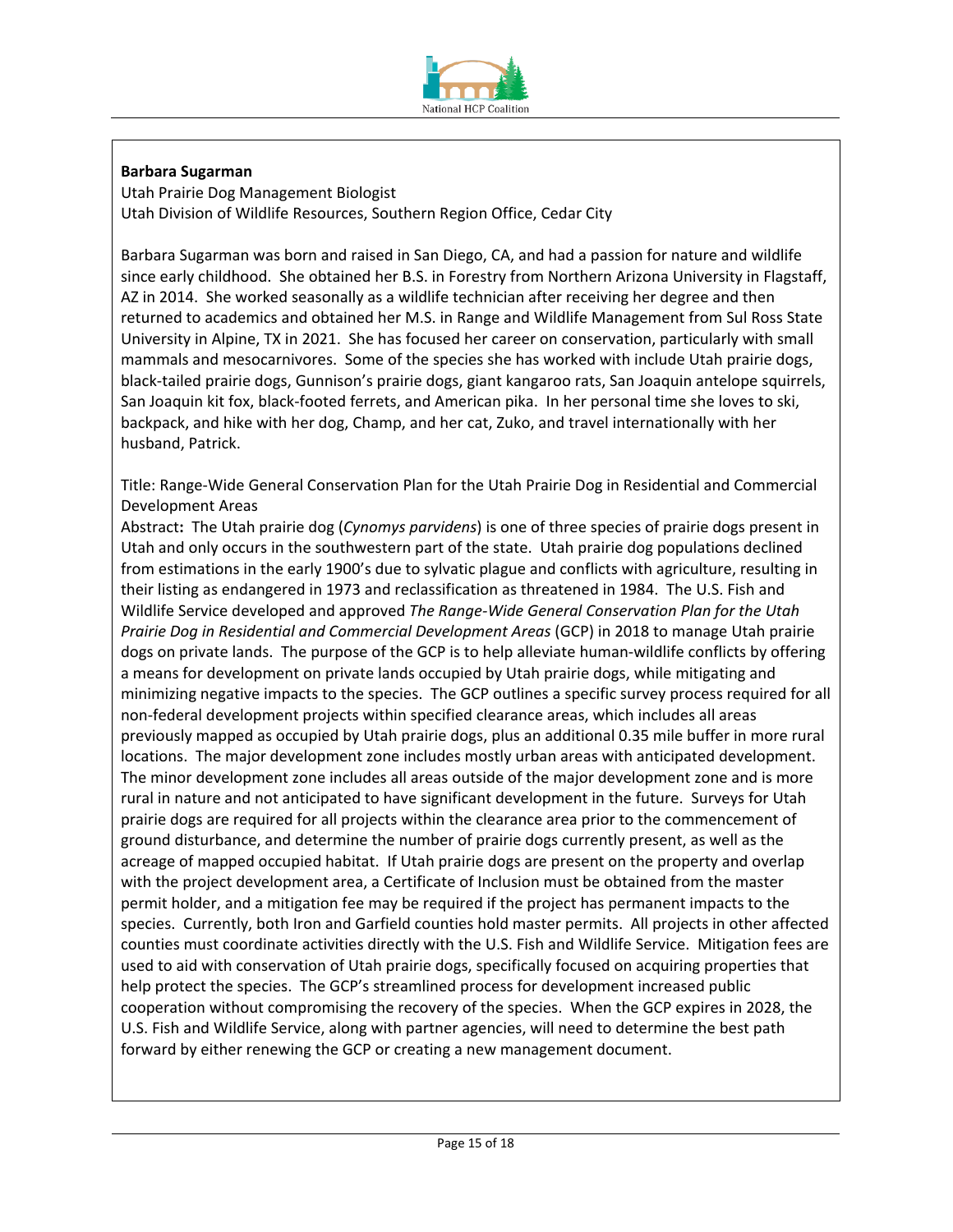

# **Drew Tatum**

Vice President of Operations and Policy, Innovative Federal Strategies NHCPC Government Relations Committee

Drew Tatum is the Vice President of Operations and Policy at Innovative Federal Strategies. He returns to the firm after working for the Clerk of the US House of Representatives. A native of Alabama, Drew has worked for three U.S. Senators from the state, including then-Senator Jeff Sessions, Senator Luther Strange, and Chairman Richard Shelby on the Senate Rules Committee. Drew interfaces with the firm's clients on a daily basis, providing insight into the legislative process and walking industry and municipal leaders and staff through the intricacies of a successful legislative platform. Additionally, he oversees the day-to-day operations of the firm.

Drew graduated summa cum laude from Troy University in 2011 with his Bachelor's Degree in Business Management with a concentration in Human Resource Management and minor in Leadership Studies.

# **Karen Tyrell, Ph.D.**

Principal Ecologist, Western EcoSystems Technology, Inc.

Dr. Karen Tyrell is a principal ecologist with Western EcoSystems Technology, Inc. (WEST). Dr. Tyrell has 30 years of experience specializing in wildlife impact evaluation and regulatory permit compliance for the development of renewable and fossil fuel energy generation and transmission facilities throughout the U.S. Karen has been developing project-specific and programmatic conservation plans for these industries over the past 15 years.

Abstract: HCPs that cover incidental take at operating wind farms must deal with many of the sciencebased challenges inherent in all HCPs, such as a lack of empirical data regarding the distribution of species that are uncommon and difficult to observe, and the evaluation of impacts to species with poorly understood natural histories. Despite these limitations, as wind power development continues to grow, so too has the need to construct scientifically robust and defensible strategies in an expanding number of wind HCPs. This has led to an evolution of sorts in the scientific approach to defining each of the principal components of an HCP, starting with the permit area and designation of covered species, through methods for take prediction and monitoring and adaptive management, and finally to design of strategies for minimizing and mitigating the impacts of predicted take. This presentation will identify ESA compliance issues specific to the wind industry and review how together with the USFWS wind developers have sought to address the challenges presented by Section 10 permitting of operating land-based wind projects. Specifically, the presentation will address identification of covered species in light of unique wind project risks, methods and models for predicting take, impact minimization measures at operating wind projects and their effect on power production, compliance monitoring models and technologies, and approaches for designing meaningful adaptive management strategies.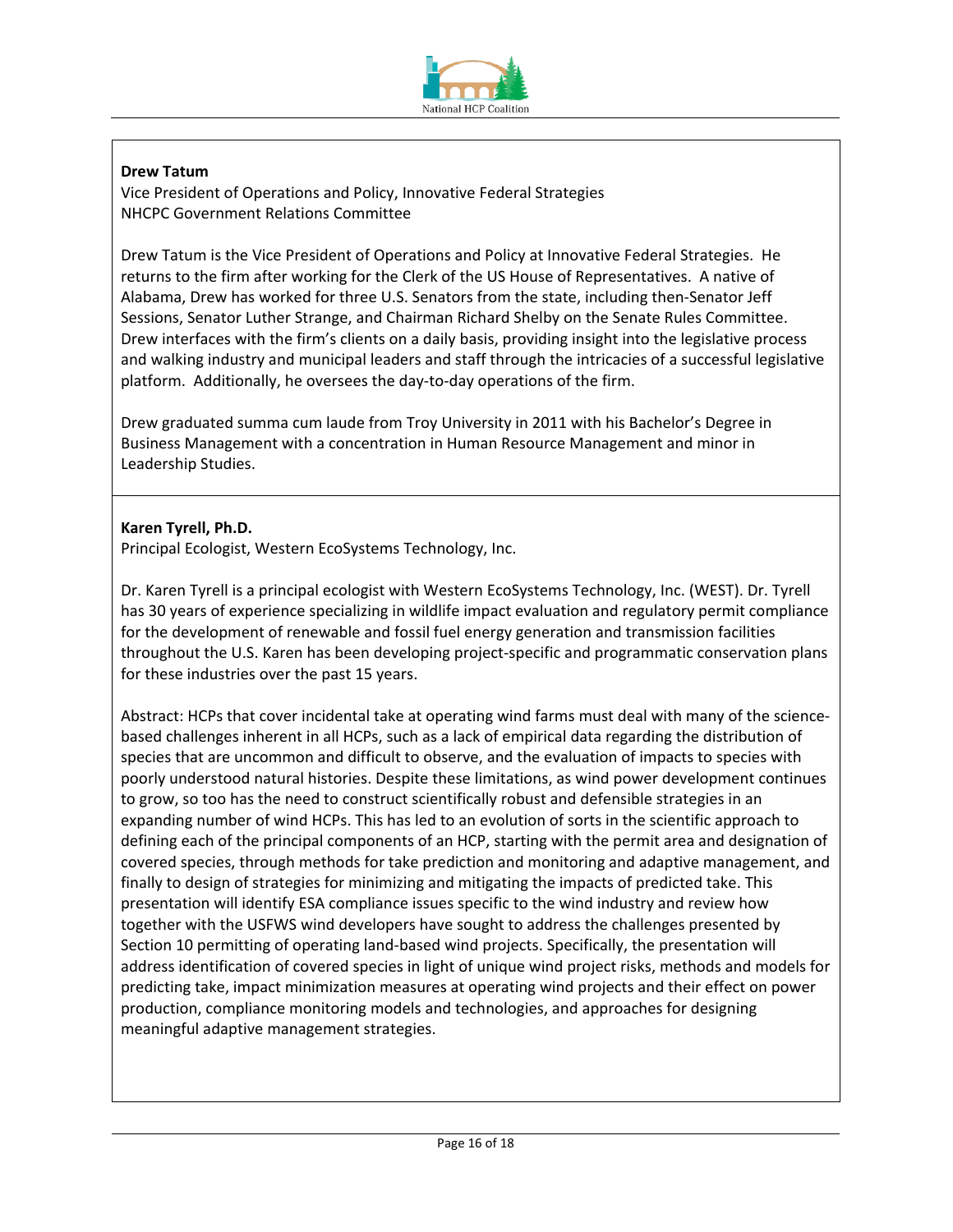

# **Susi von Oettingen**

Lead Biologist, U.S. Fish and Wildlife Service

Susi von Oettingen is the U.S. Fish and Wildlife Service's lead biologist for federally threatened piping plovers in New Hampshire, Massachusetts, Rhode Island, and Connecticut, focusing on recovery activities and section 7 consultation. She assisted the Massachusetts Division of Fisheries and Wildlife during the development of the 2016 piping plover habitat conservation plan. Susi is the national recovery coordinator for the federally endangered roseate tern and is responsible for recovery and consultation for listed bats, tiger beetles, and a few plants in Vermont, New Hampshire, Massachusetts, Connecticut, and Rhode Island.

# **Wayne Walker**

Principal, Common Ground Capital

Title: Addressing the challenges of preserving biodiversity and enabling the responsible build out of renewable energy – A Case Study of the Lesser Prairie Chicken and associated HCP Abstract: Over the past 20 years, there has been growing tension in the Southern Great Plains between preserving and restoring enough habitat to reverse population declines of the Lesser Prairie Chicken – a key indicator of grassland ecosystem health in this region - and the thirst for landscape scale deployment of low cost renewable energy to fight the climate crisis. The current administration has deemed both of the utmost importance via the 30x30 initiative and climate targets. Wayne Walker of Common Ground Capital has lived at the intersection of these two challenges for the past 20 plus years and has worked for an energy developer, a utility and now has a private company that specializes in species conservation solutions. His family also owns a ranch in West Texas which brings a further perspective on these challenges. This talk will include a background on how we got to the current perilous listing predicament for the Lesser Prairie Chicken and how his company's HCP and private landowner partners hope to thread a very challenging needle that will both help to play a large role in recovering the LPC and allow responsibly sited renewable energy projects to go forward with a legally defensible permit.

# **Kristen Wallace\***

Biological Resources Intern, San Bernardino Valley Municipal Water District

Kirsten Wallace is a fourth-year undergraduate Biology student at California State University San Bernardino, and holds an A.S. in Multiple Sciences from Crafton Hills College. While at Crafton Hills (2018-2020), Kirsten founded and led Ecology Club, a group which aimed to connect college students to the surrounding Southern California ecosystems through hiking, and trail and waterway clean ups. Since January 2020, she has been employed with San Bernardino Valley Municipal Water District, as a Biological Resources Intern, where she assists with habitat management and tasks pertaining to the Santa Ana River HCP. Kirsten is pursuing environmental conservation and habitat management, and is currently working alongside fellow people in the field to co-develop and update the database of all major Habitat Conservation Plans for the National HCP Coalition.